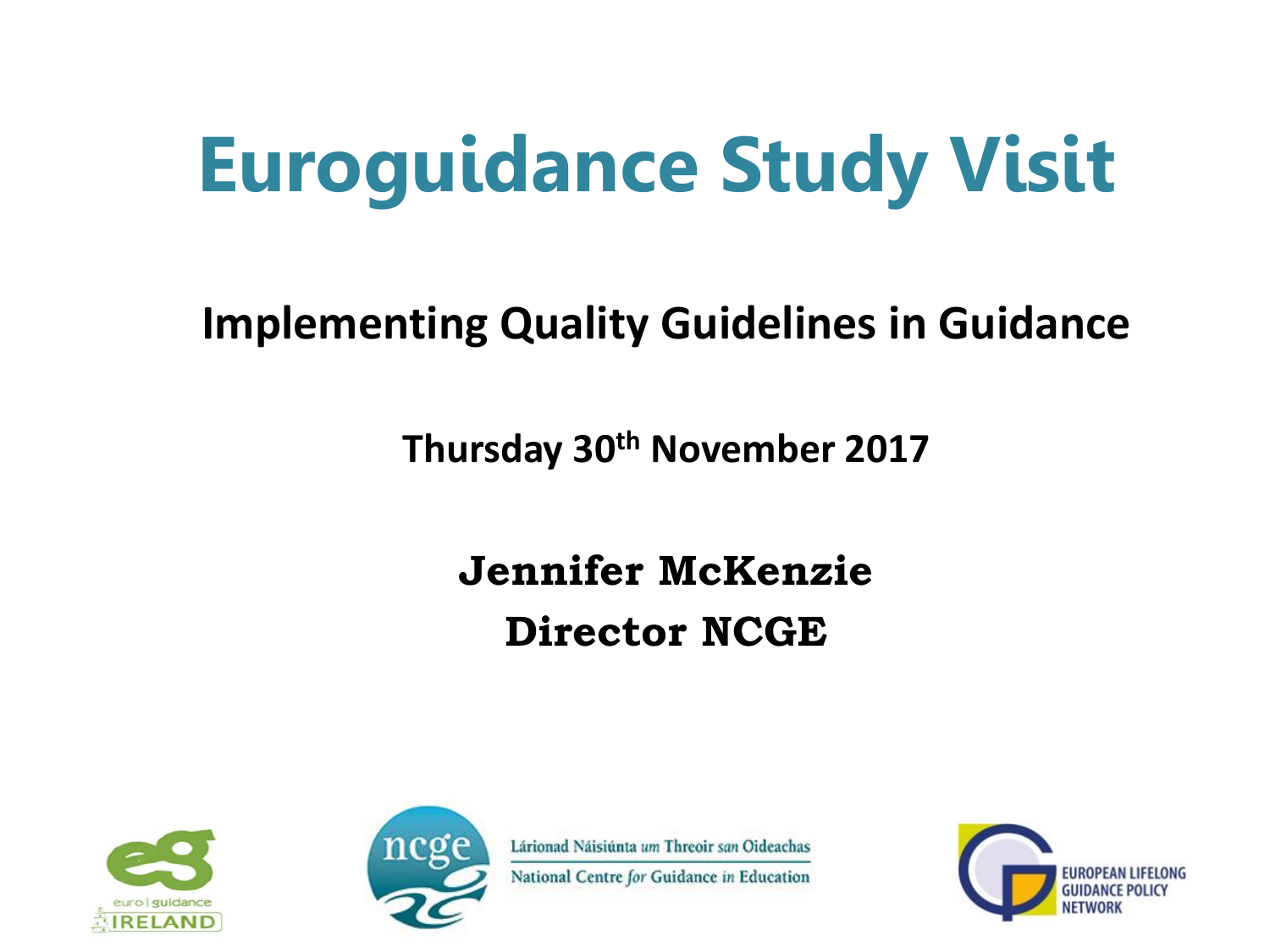# **Today's Workshop**

- In the context of Planning Guidance consider
- European Lifelong Guidance Policy Network (ELGPN)
- Strengthening the Quality Assurance and Evidence-Base for Lifelong Guidance
- What does Quality Assurance in Guidance look like?
- Developing Quality Guidelines for UNRWA guidance provision





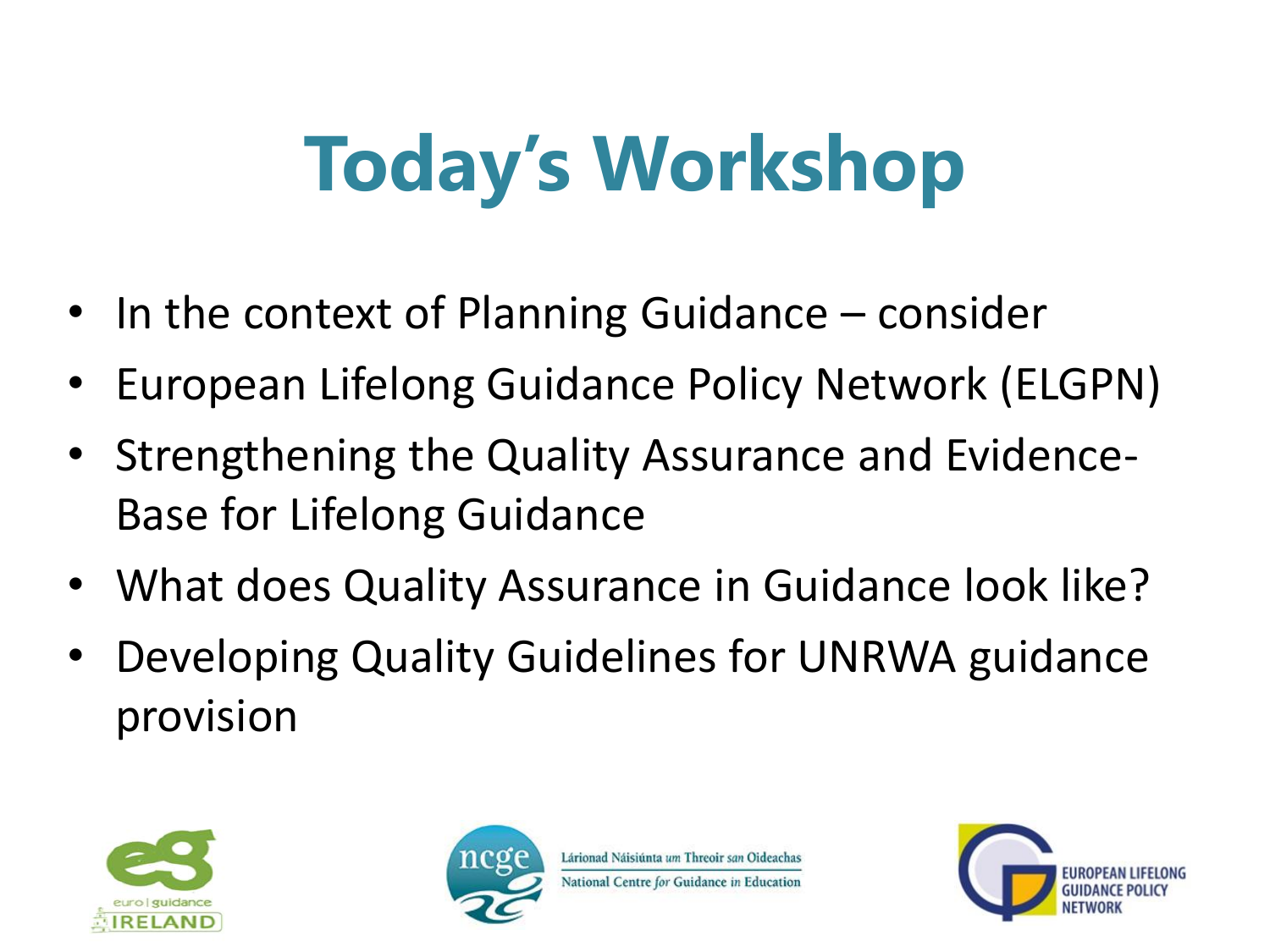# **European Policy**

#### **EU Council Resolutions**

- **2004 - Strengthening policies systems and practices**
- **2008 - Better integrating lifelong guidance policies into lifelong learning systems**
	- **Access**
	- **Co-ordination**
	- **Career Management Skills**
	- **Quality Assurance**
	- **Strengthen co-operation through the ELGPN**
- EU 2020
- Education & training 2020
- Youth Guarantee
- New Skills for New jobs





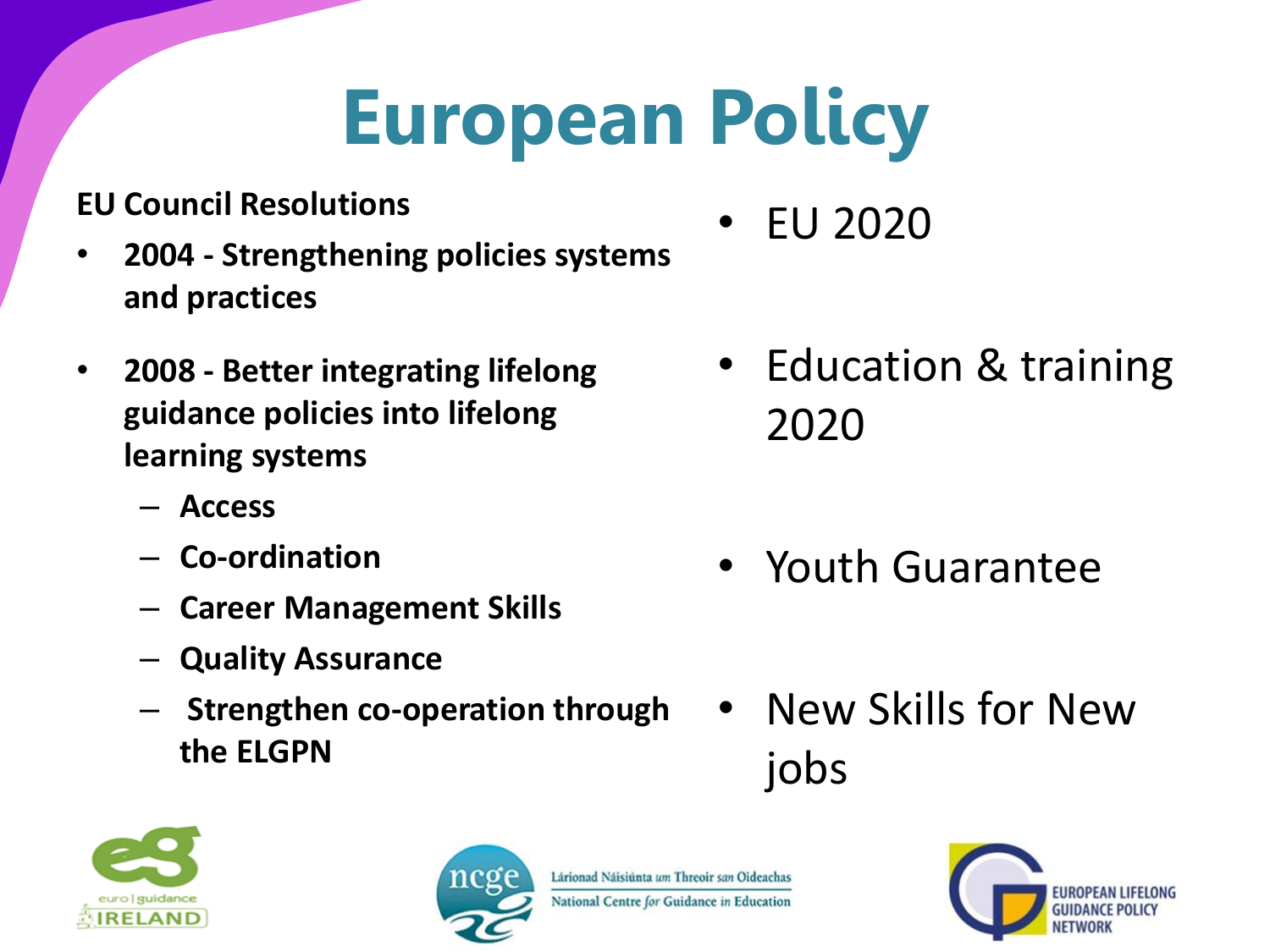# **European Lifelong Guidance Policy Network (ELGPN)**

#### • *Aim* of ELGPN …

- $\checkmark$  to assist the European Union Member States (and neighbouring countries eligible for LLP) and the EU Commission in developing European cooperation on lifelong guidance in both education and employment sectors
- $\checkmark$  The purpose of the Network was to promote cooperation and systems development at member-country level in implementing the priorities identified in EU 2020 strategies and EU Resolutions on Lifelong Guidance (2004 & 2008)
- ELGPN EU Commission funded





Lárionad Náisiúnta um Threoir san Oideachas National Centre for Guidance in Education

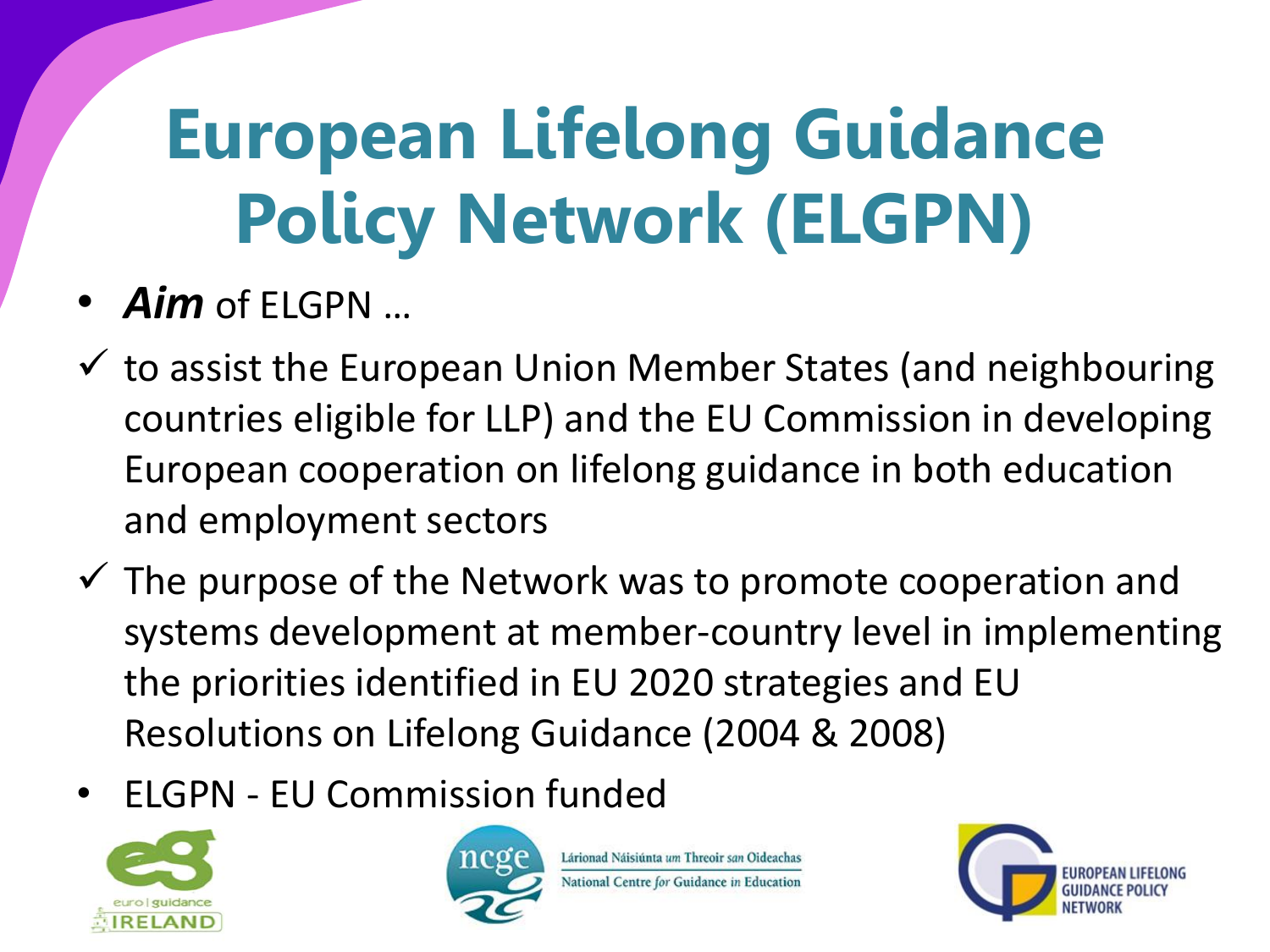## **Lifelong Guidance Policy Cycle**

Understand efficacy of LLG

**Monitor** implementation / check quality & efficacy

Develop new policies / services

Implement new policies / services





Lárionad Náisiúnta um Threoir san Oideachas National Centre for Guidance in Education

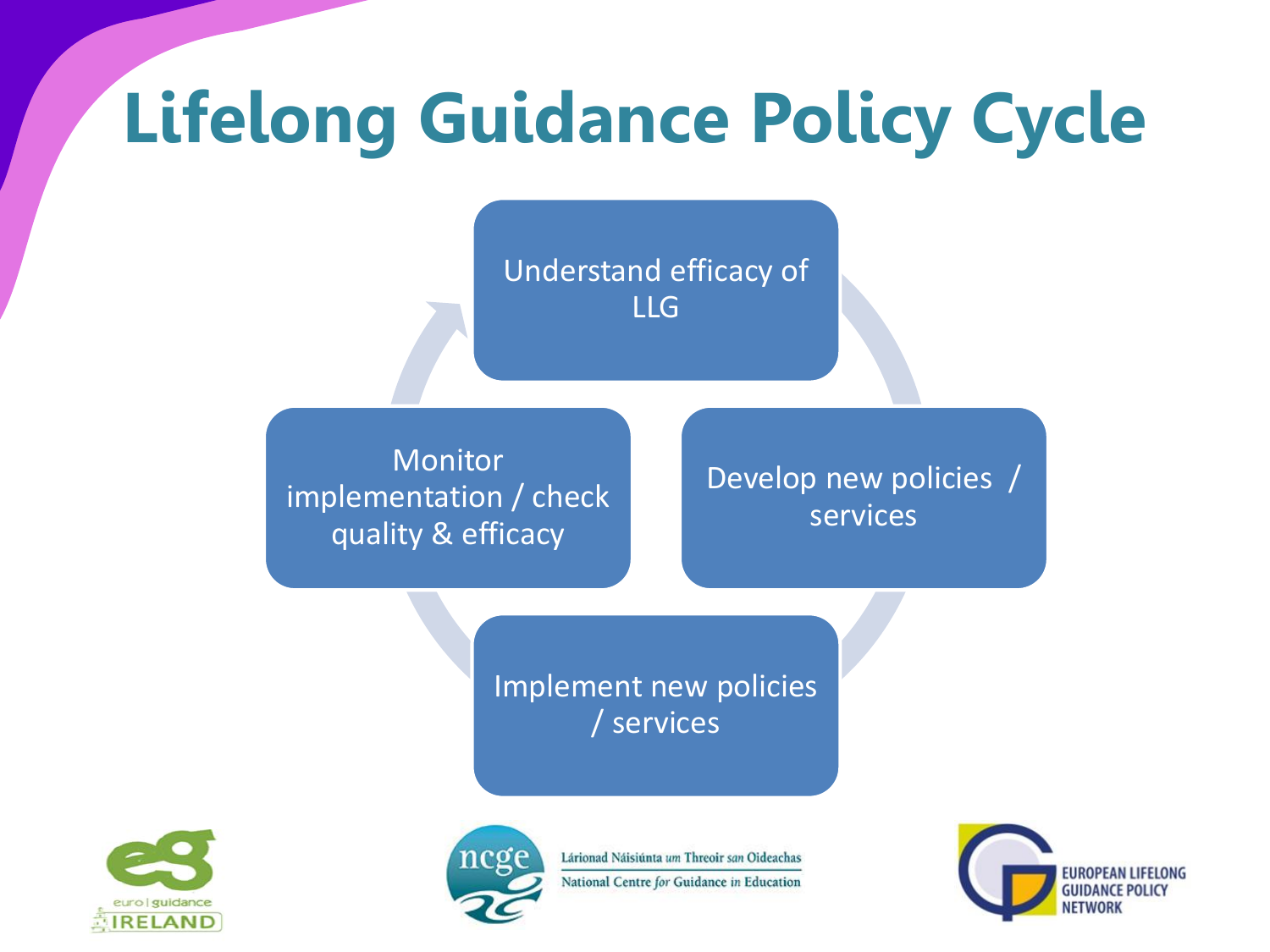#### **European Lifelong Guidance Policy Network (ELGPN)**

- Working groups on
	- Career Management Skills ( Ireland Participated)
	- Quality Assurance and Evidence –base (Ireland– Lead country)
	- Overarching Guidelines for guidance (Ireland participated)
- Documents developed and 'Tested' across EU Members States – European Resource Kit



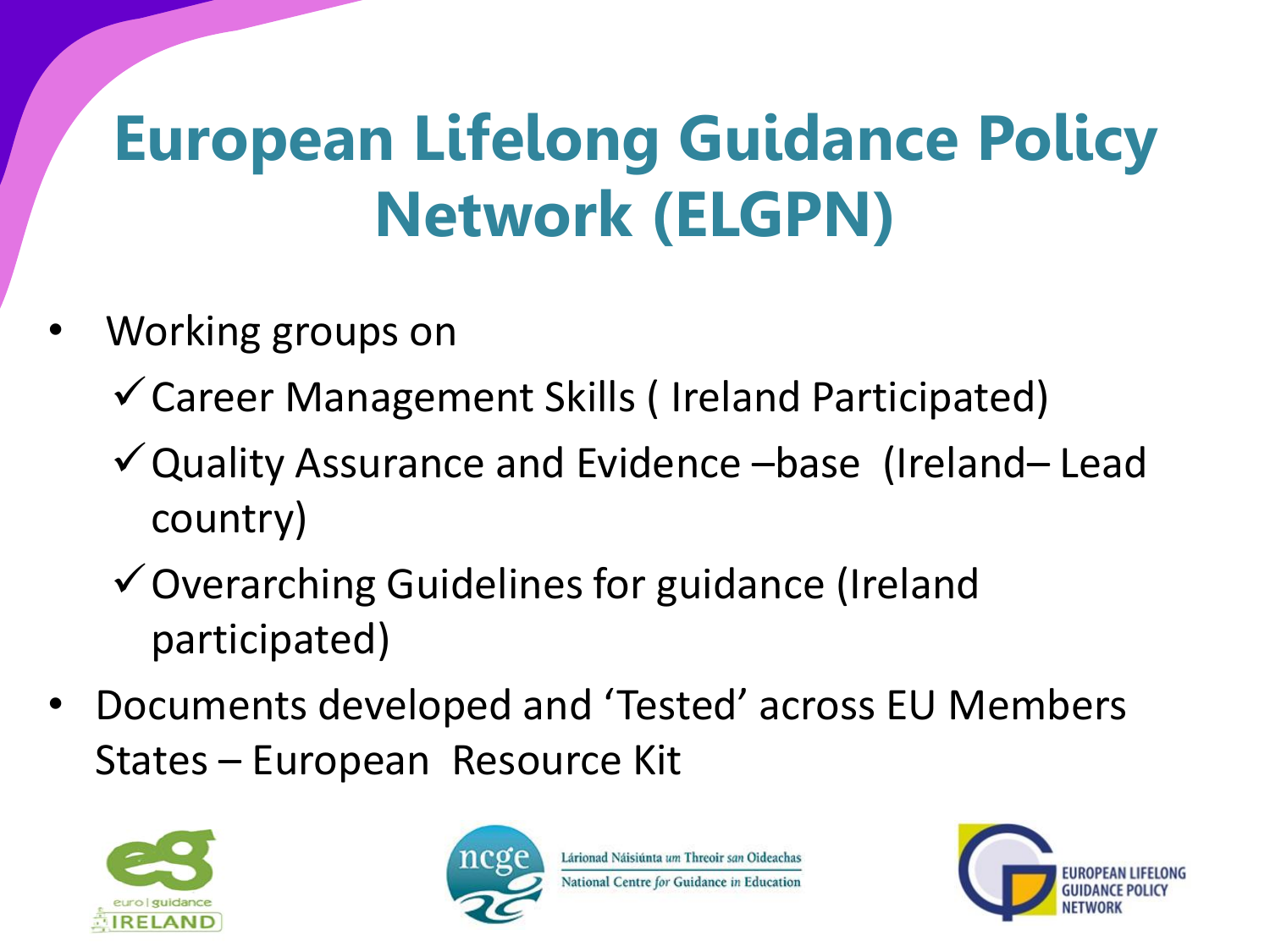## **European Lifelong Guidance Policy Network (ELGPN)**

#### • *Career Management Skills*

…**a range of competences which provide structured ways for individuals and groups to gather, analyse, synthesise and organise self, educational and occupational information, as well as the skills to make and implement decisions and transitions…**

*Guidelines for Policies and Systems Development for Lifelong Guidance: A reference Framework for the EU and for the Commission*

*the Guidelines provide policy advice and information that cover the provision of lifelong guidance services in the education and training sectors, the labour market sector, and social inclusion. The Guidelines also cover policy issues that are common to all sectors (transversal guidelines).*





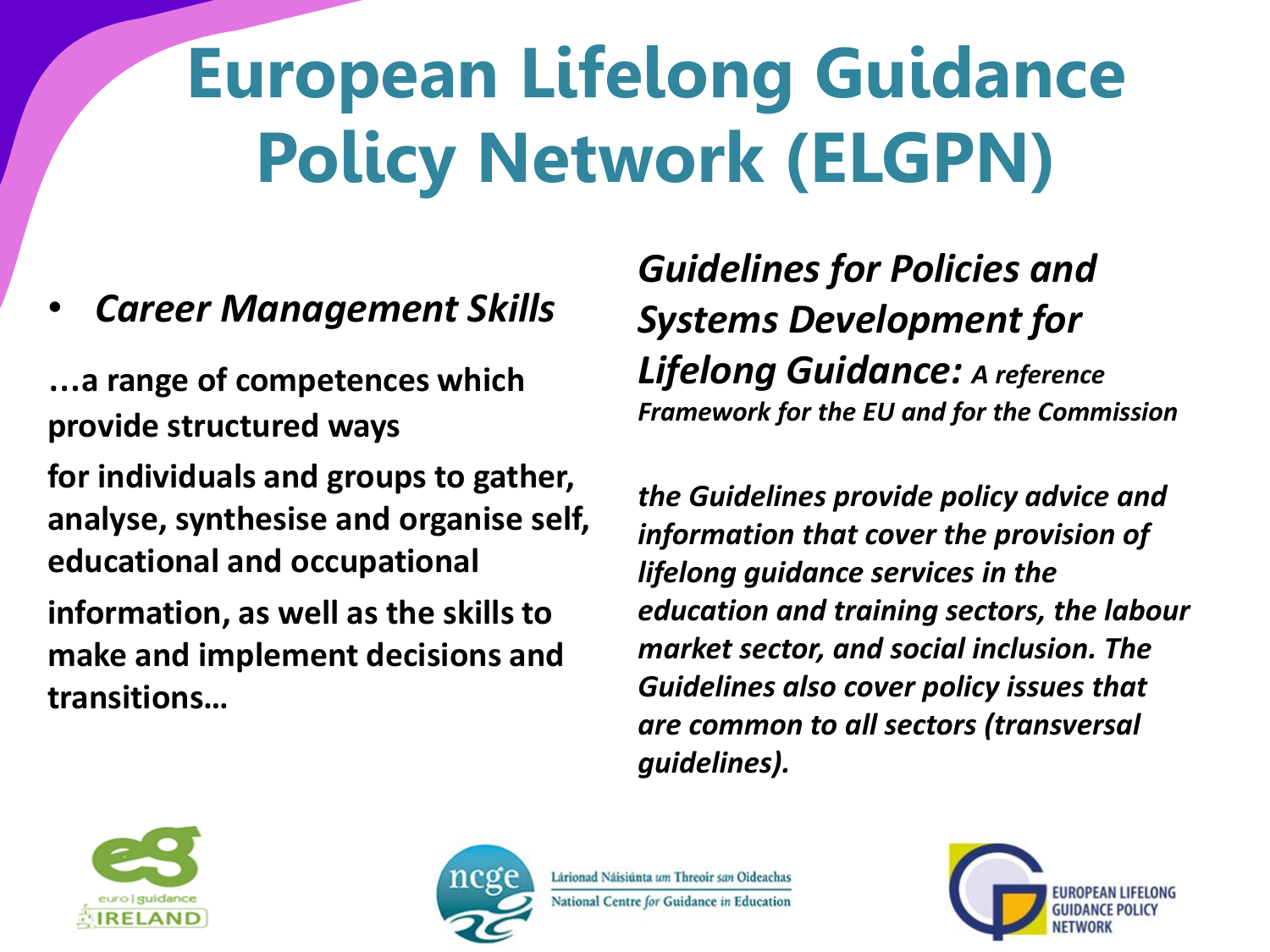#### **ELGPN** – **Quality Assurance and Evidence Framework**

- Working group on Quality Assurance and Evidence base Framework (QAE)
- $\checkmark$  Lead Country Ireland (and co-lead Portugal 2015)
- $\checkmark$  Dr Deirdre Hughes OBE (UK)
- $\checkmark$  14 Countries including Latvia / Estonia / Lithuania / Germany / Norway……..





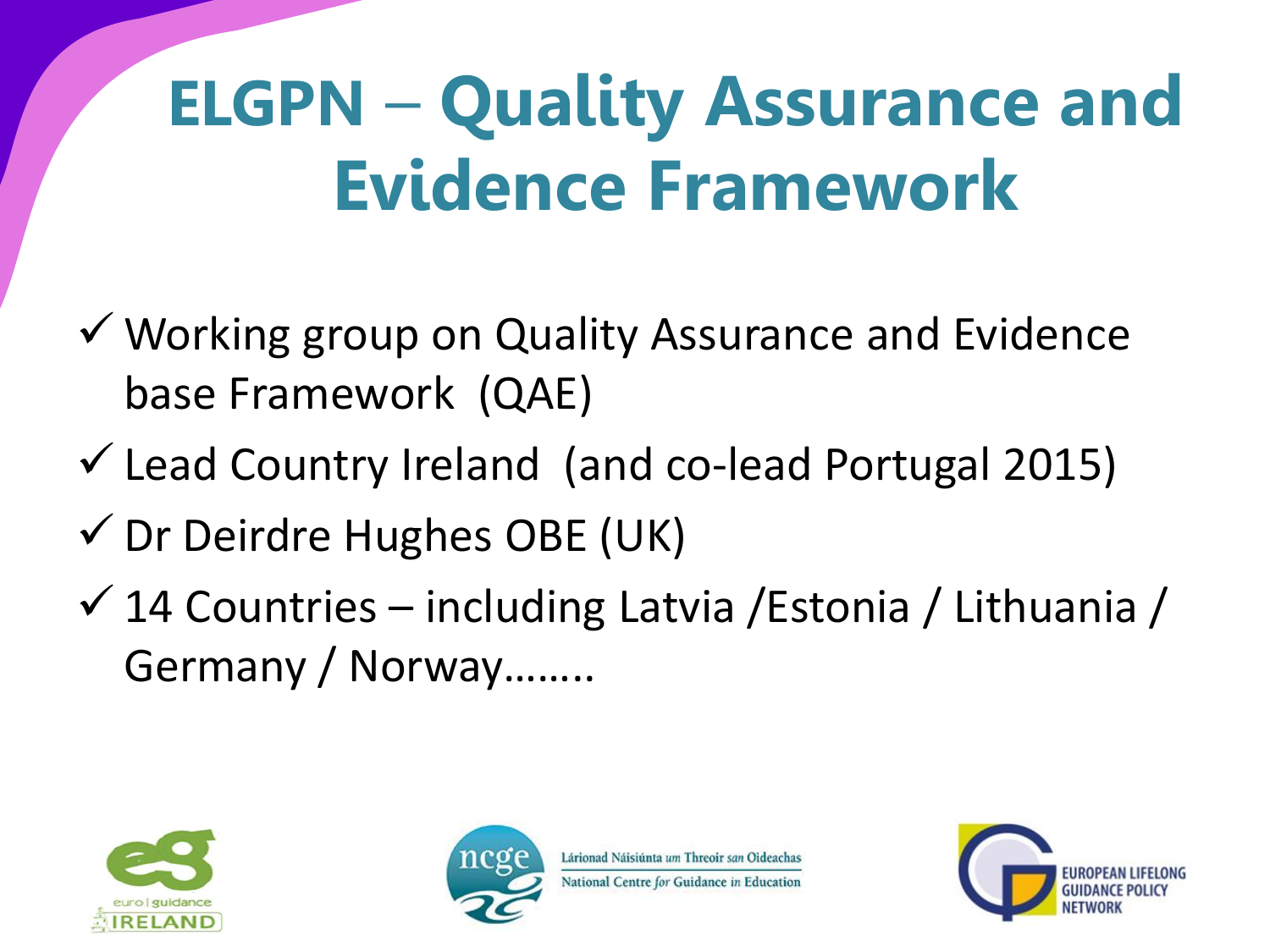## **Testing the QAE Framework …**

**Quality Assurance and Evidence Framework**

- **Different countries – different focus**
- **Understanding of importance of all 5 elements**
- **Data gathering in member countries**





National Centre for Guidance in Education

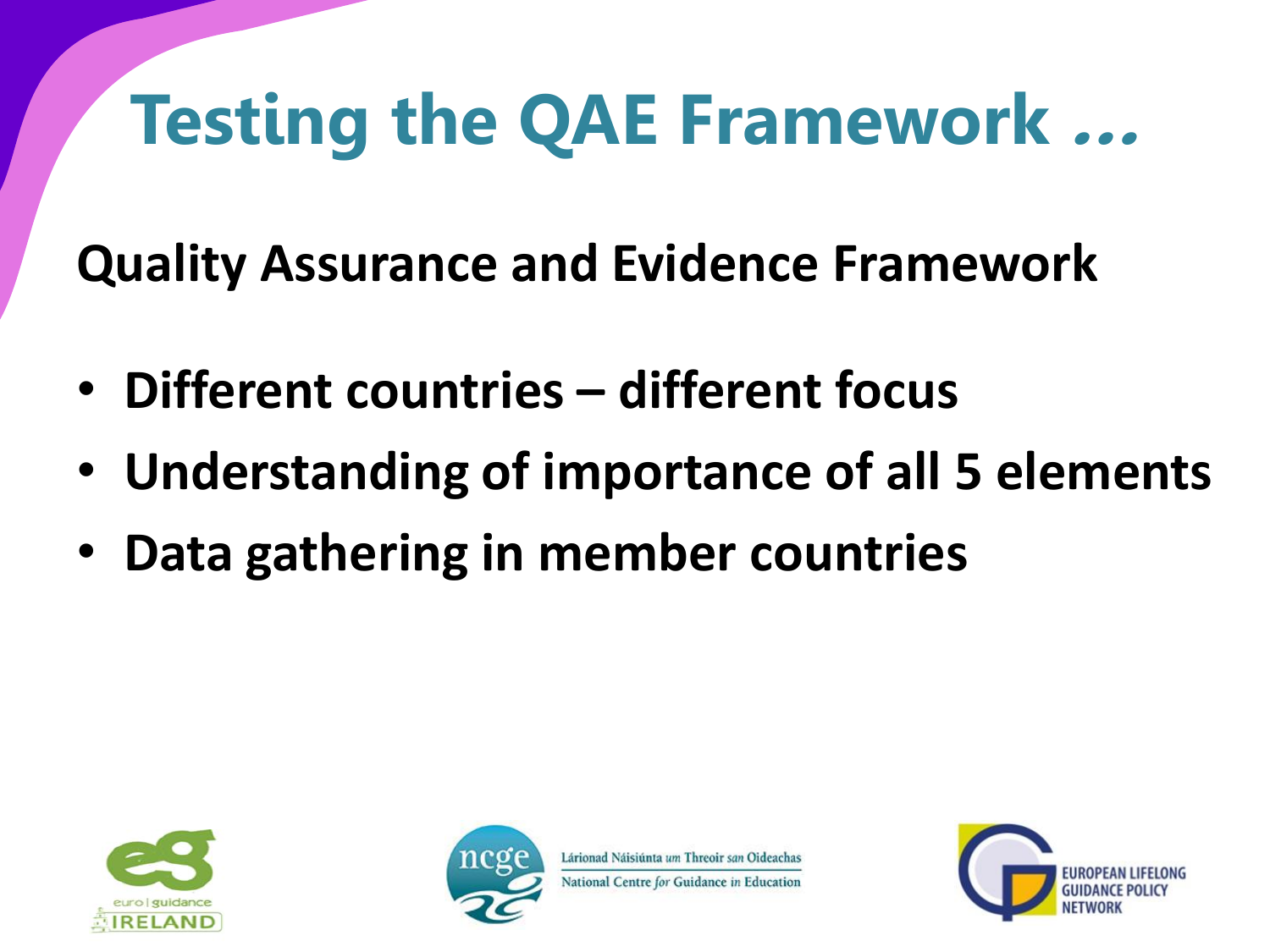## **QAE Framework…5 key elements**

- **1. Practitioner Competence**
- **2. Citizen / User Involvement**
- **3. Service Provision & improvement**
- **4. Cost benefit to governments**
- **5. Cost benefit to individuals**

**Ireland – Lead Country with Dr Deirdre Hughes, UK** 





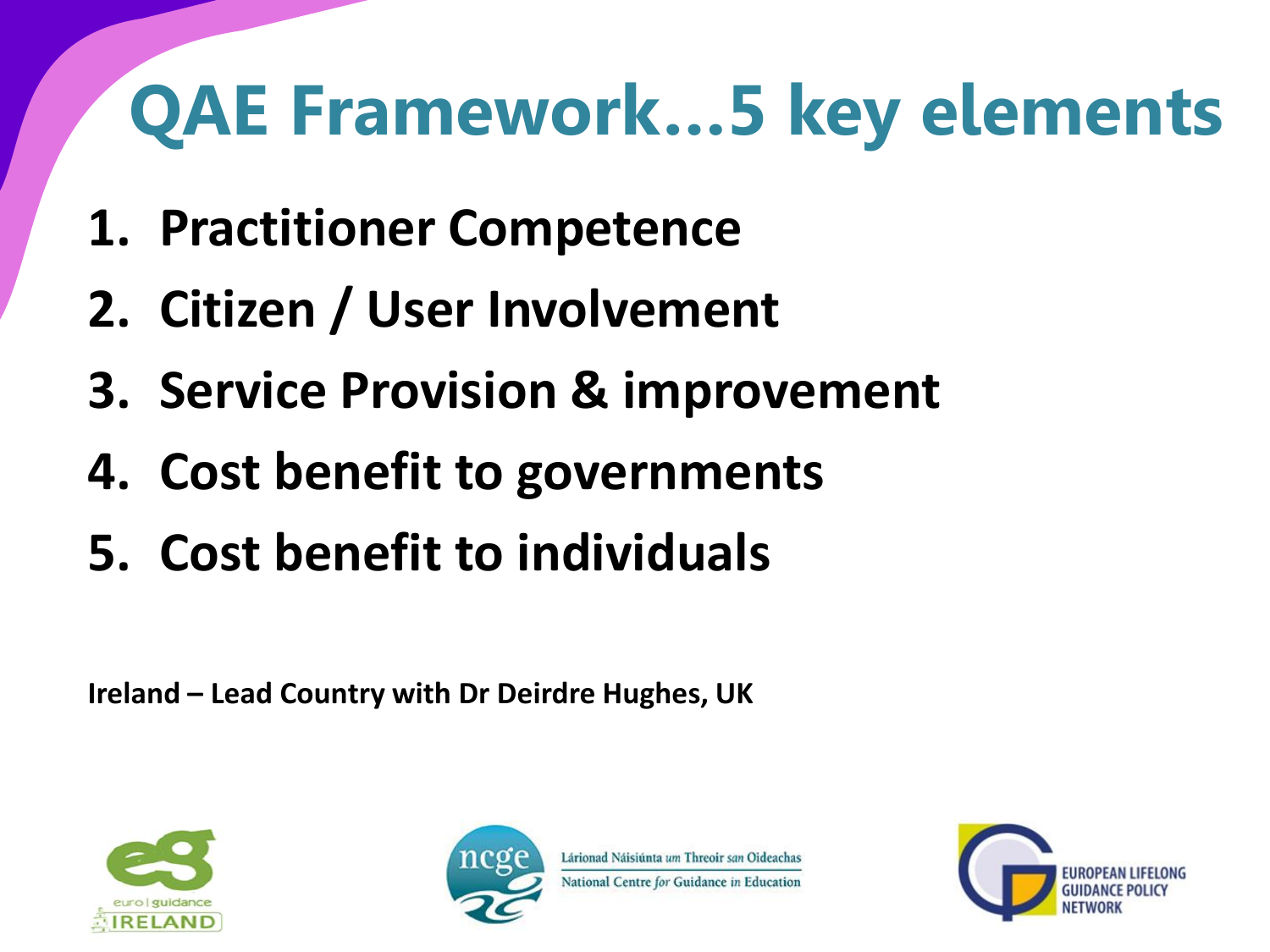#### **QAE Framework.....**

- <sup>1</sup>. **Practitioner competence**
- **Qualifications in Guidance in different sectors?**
- **Levels of qualifications ?**
- **Continuous professional development?**
- **Ongoing training and upskilling**
- **On-the-job training?**





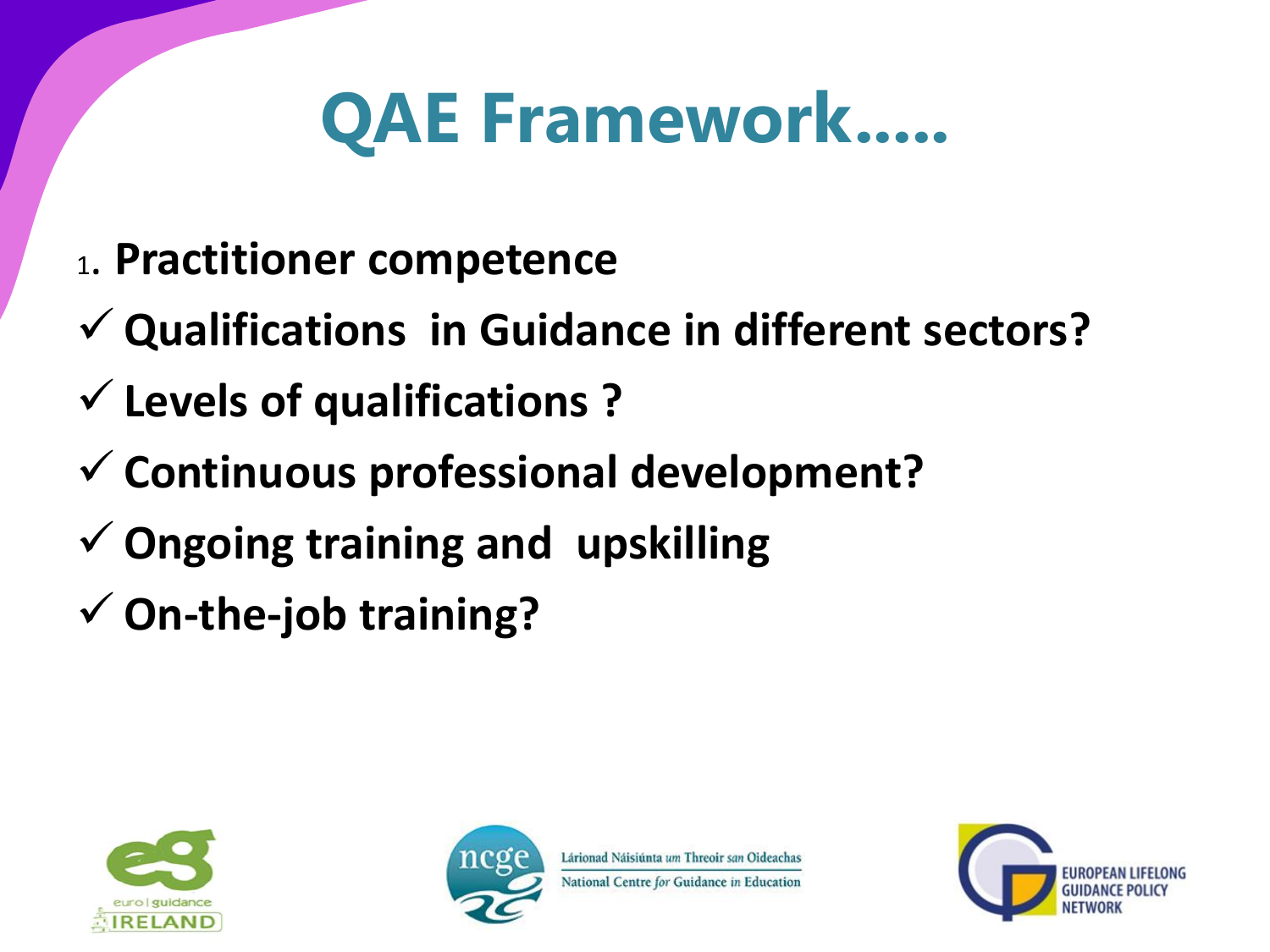# **QAE Framework.....**

#### **2. Citizen/user involvement Client Feedback? Student feedback - Schools /HE / VET? Client input to strategic plan?**



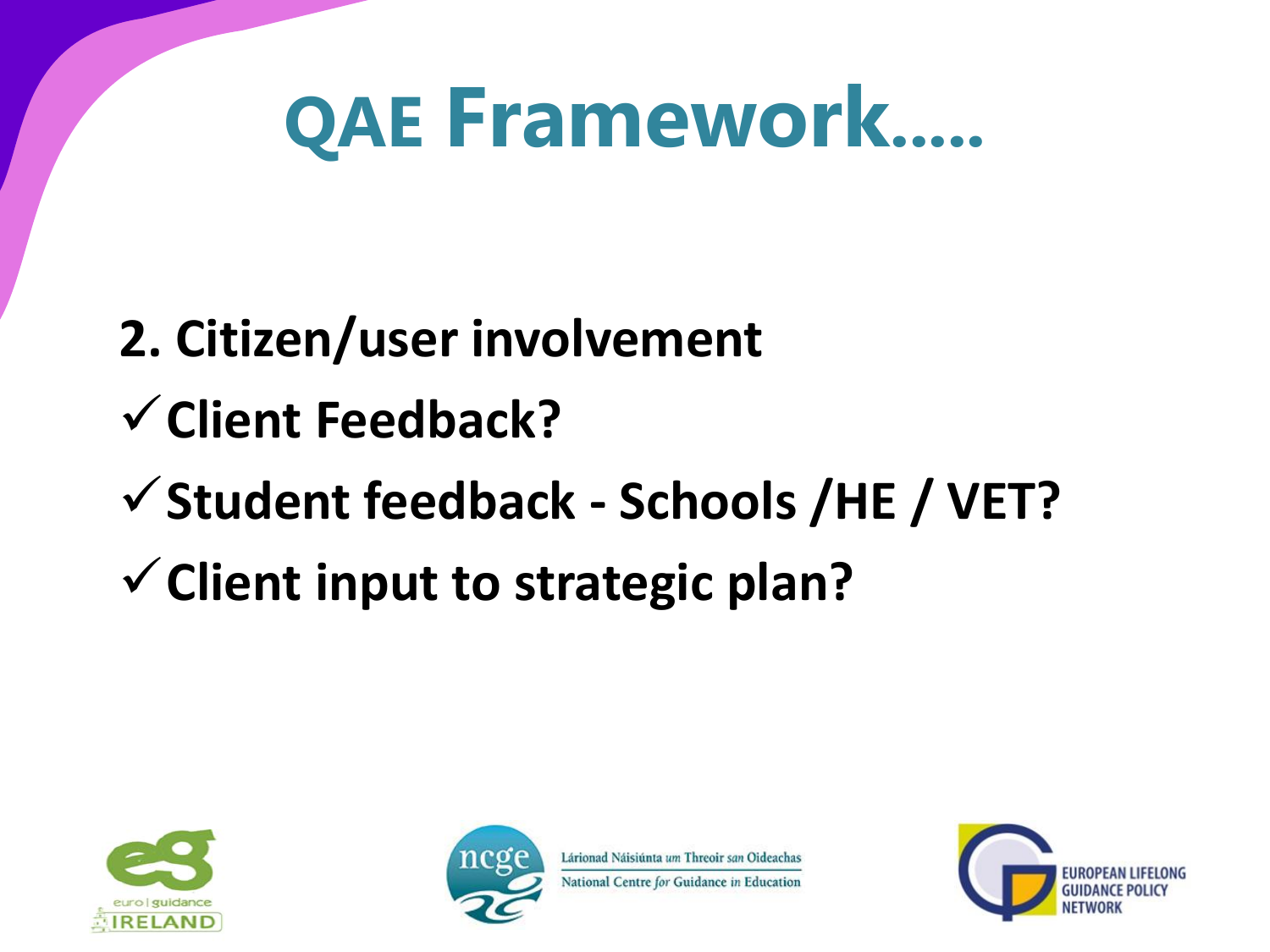# **QAE Framework.....**

- **<sup>3</sup>. Service provision and improvement**
- **Career management skills programme?**
- **Quality management system?**
- **Qualitative and Quantitative data gathered?**
- **Appropriate ICT tools and software?**
- **Sector specific systems?**
- **Up-to-date knowledge on education / labour market information?**
- **Profile / characteristics of service user groups?**
- **Clear target groups per sector?**





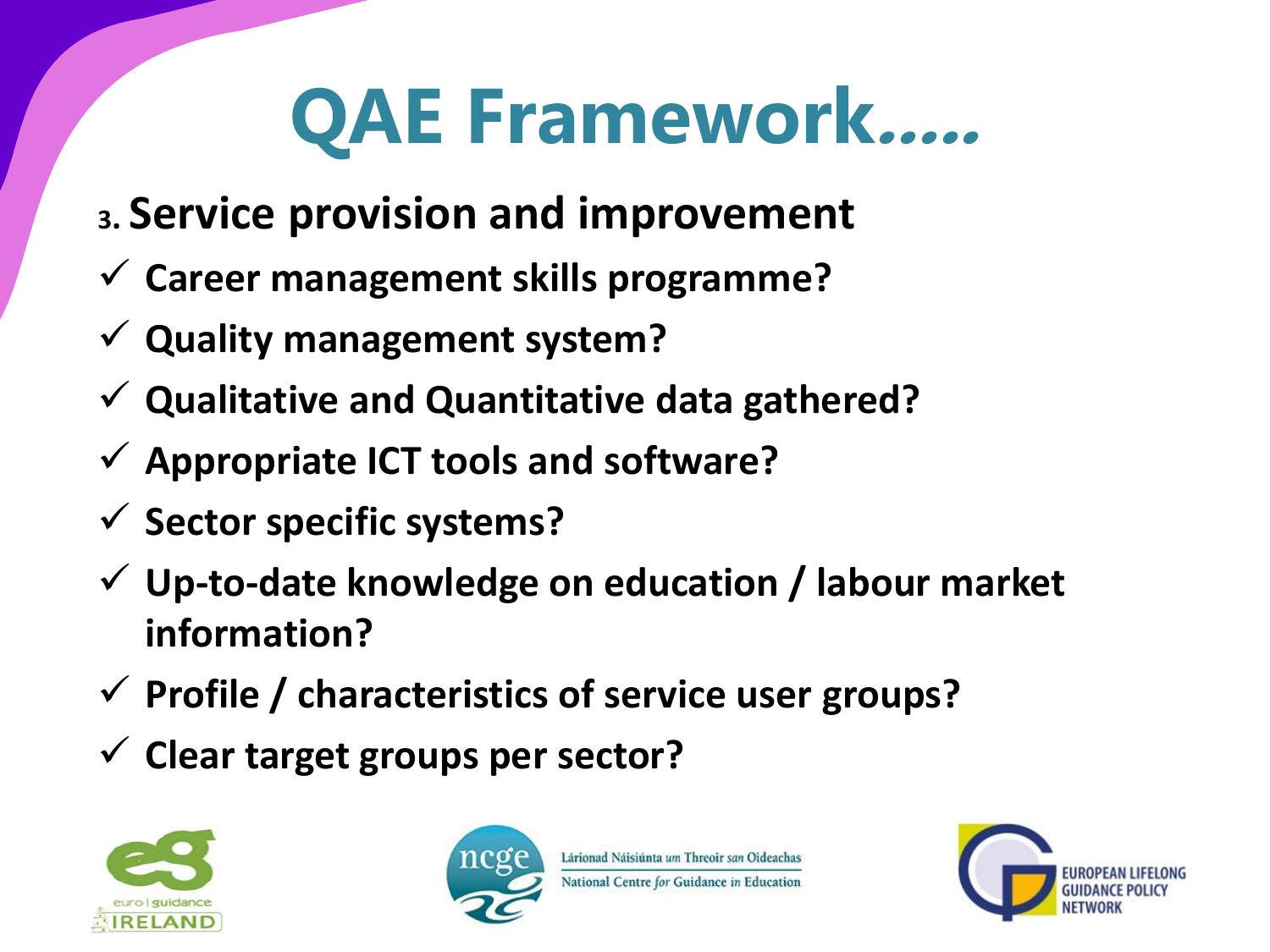# **QAE framework…..**

- **<sup>4</sup>. Cost-benefits to governments**
- **Reduction in Live register / unemployment ?**
- **Increase in levels of skills achieved?**
- **Value for money?**
- **Return on investment?**
- **Measurable outcome vis a vis Input?**



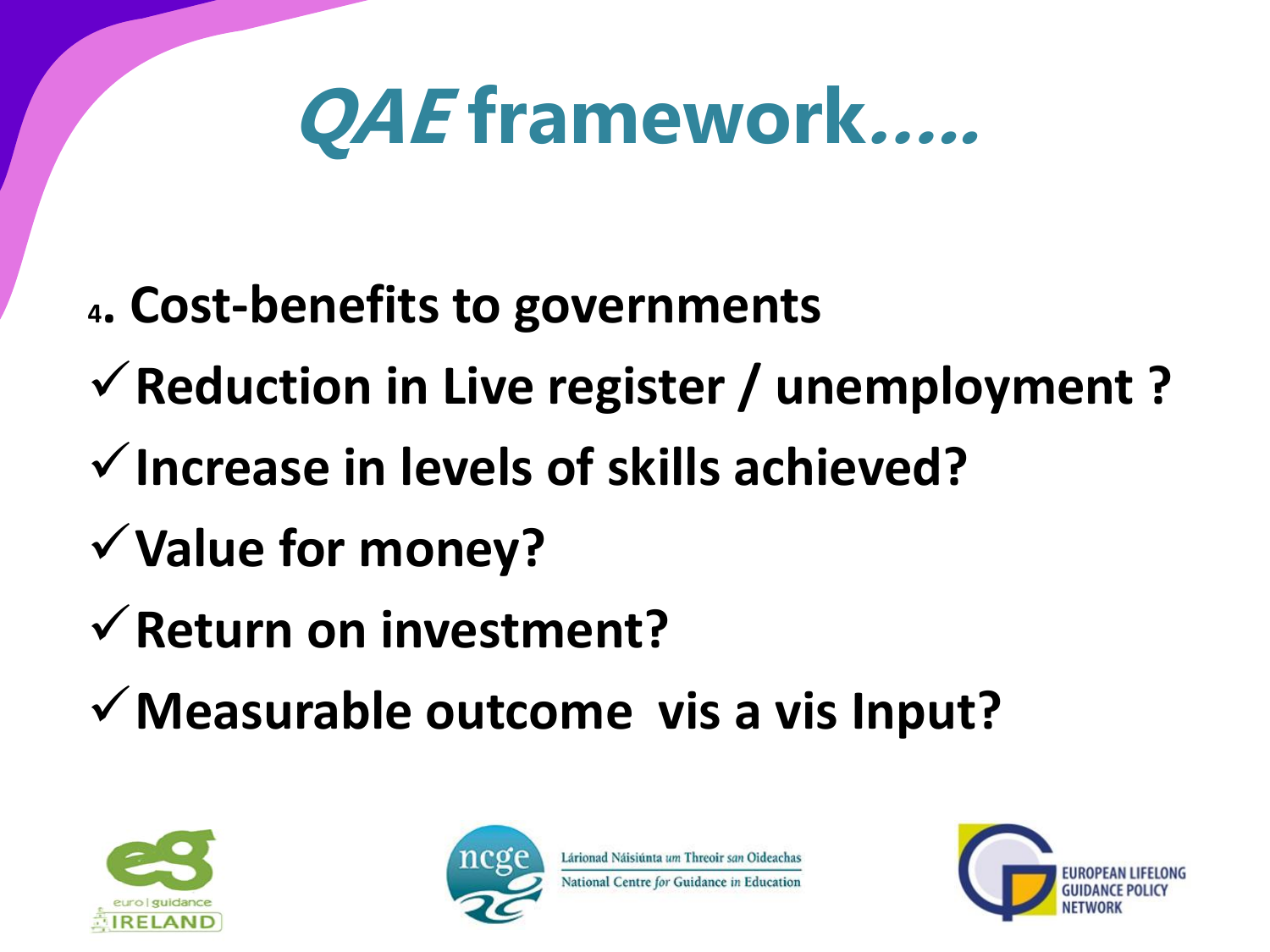## **QAE Framework continued....**

- **5. Cost-benefits to individuals**
- **Outcome for the individual?**
- **Education Progression?**
- **Start or move job / vocational?**
- **Personal development?**
- **Family / social outcomes?**





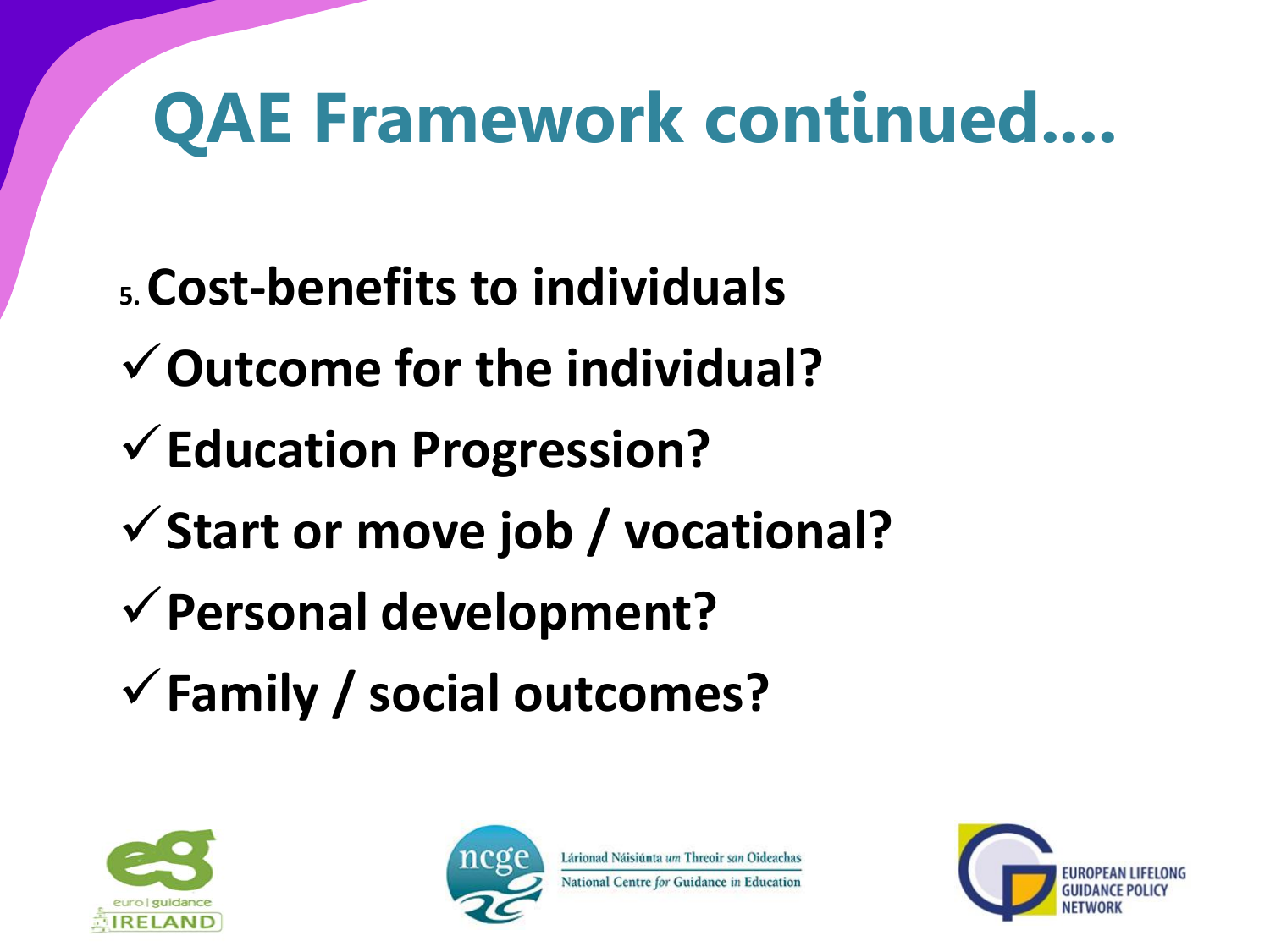#### **In Your Guidance Provision…**

- $\checkmark$  QAE Elements to inform dialogue and discussion nationally/regionally
- What information do you have already?
- What indicators do you have?
- $\checkmark$  Can you link it to the Framework?
- $\checkmark$  What are the gaps?
- $\checkmark$  is there related data available?
- Would this framework help your discussions?





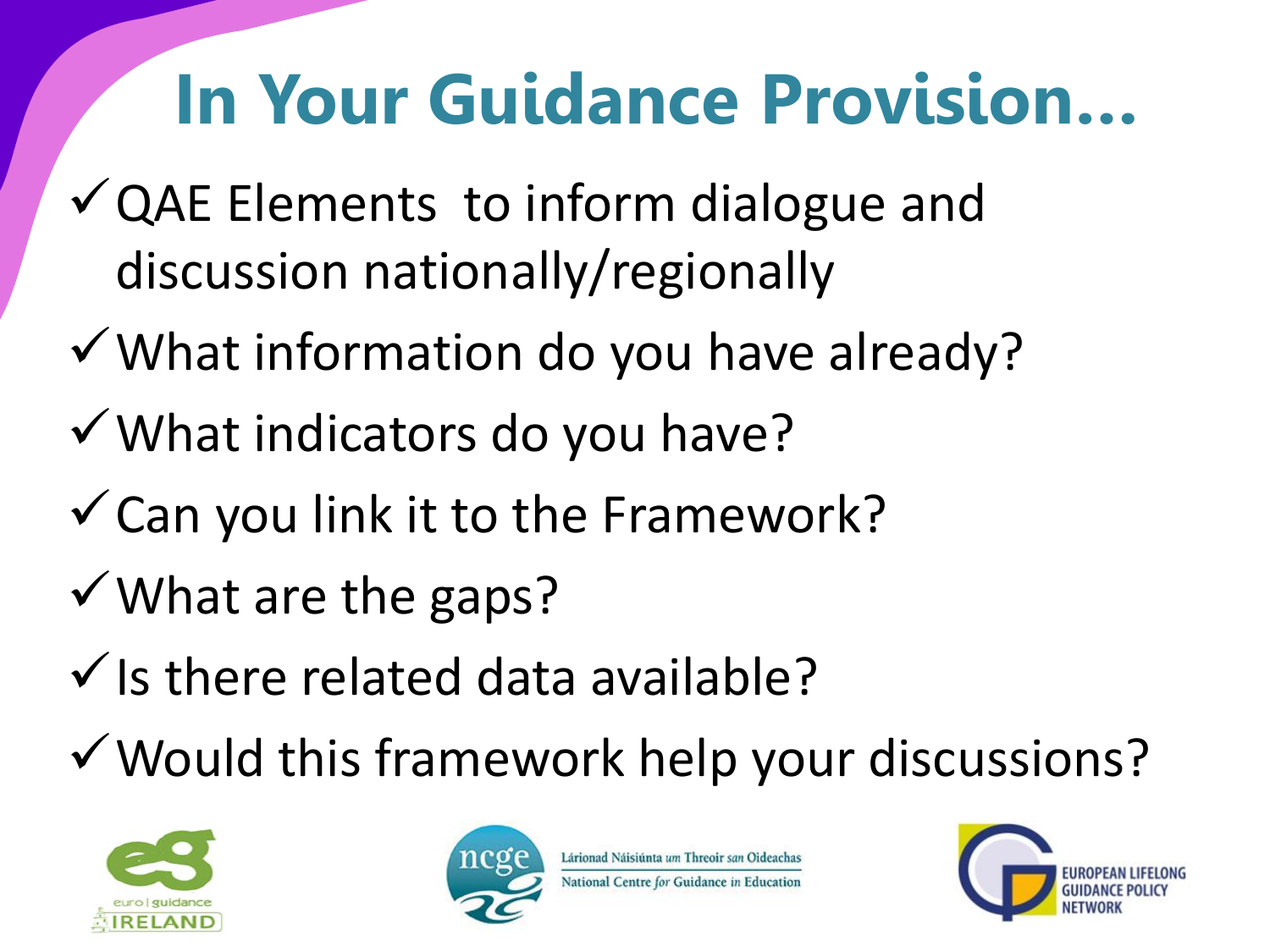#### **In Your Country….**

 $\checkmark$  What is missing?

 $\checkmark$  Table discussion – what do you think?

 What is important for **You** in implementing your QAE – quality management system?





National Centre for Guidance in Education

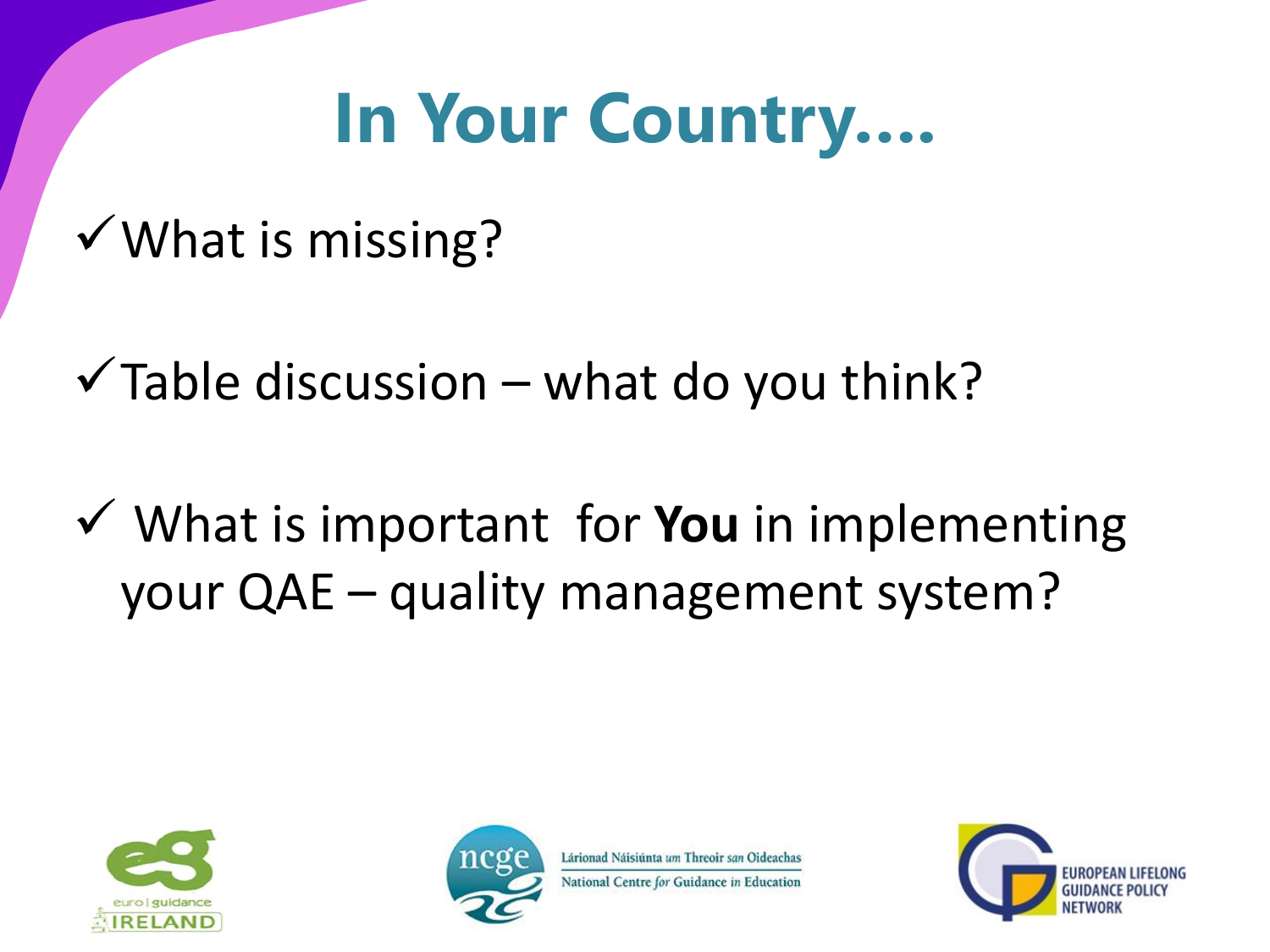#### **Outcomes and examples…**

- $\checkmark$  5 QAE Templates to inform dialogue and discussion nationally/ regionally
- $\checkmark$  Norway developed Masters level qualification
- $\checkmark$  Ireland Data Gathering in Schools/ Programme Recognition Framework/ Whole School Guidance Framework





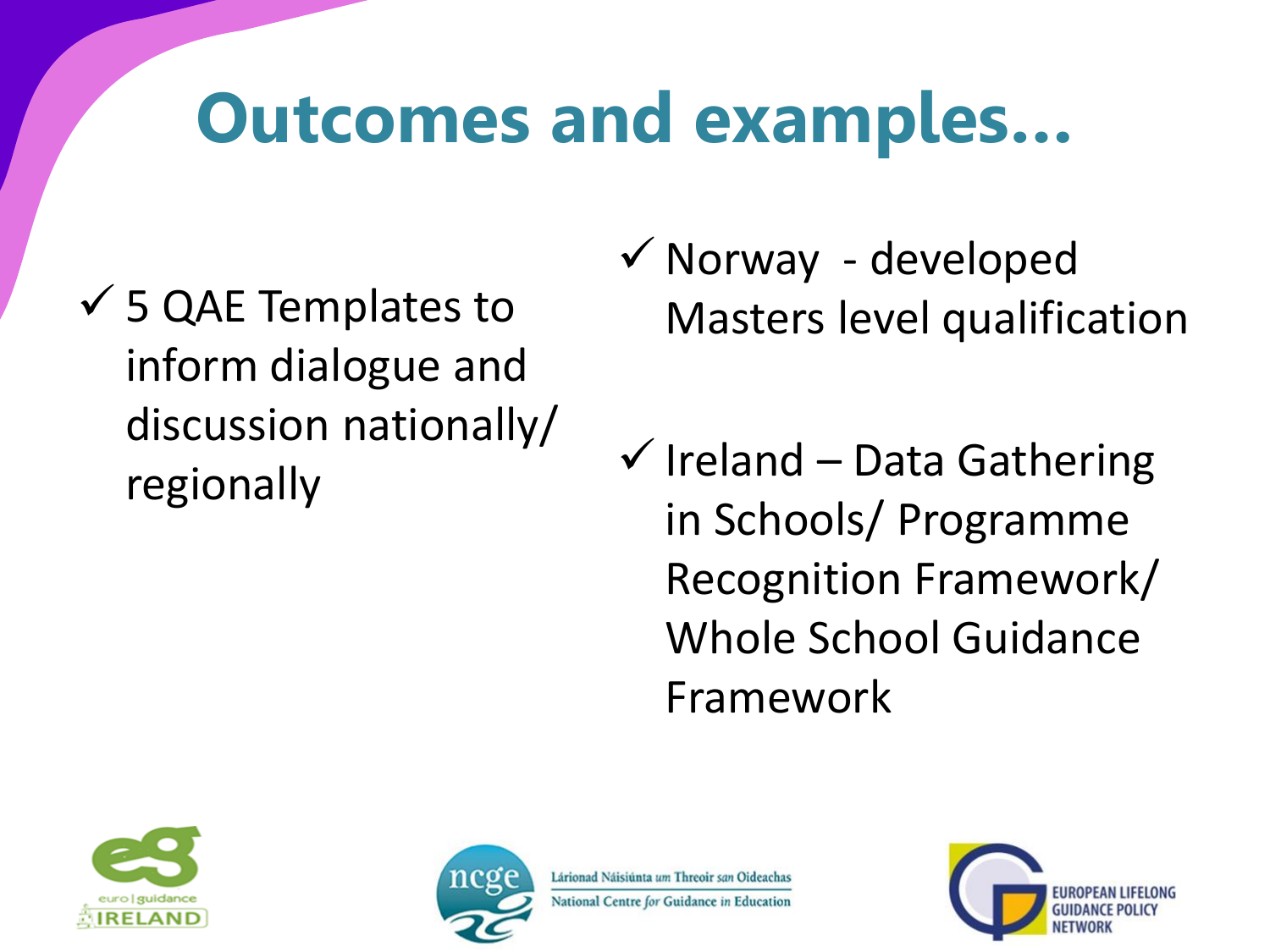#### **References / Links**

ELGPN [www.elgpn.eu](http://www.elgpn.eu/) <http://www.elgpn.eu/publications>

[http://www.elgpn.eu/publications/elgpn-tools-no-5-strengthening-the-quality-assurance-and](http://www.elgpn.eu/publications/elgpn-tools-no-5-strengthening-the-quality-assurance-and-evidence-base-for-lifelong-guidance)[evidence-base-for-lifelong-guidance](http://www.elgpn.eu/publications/elgpn-tools-no-5-strengthening-the-quality-assurance-and-evidence-base-for-lifelong-guidance)

[http://www.elgpn.eu/publications/browse-by-language/english/elgpn-tools-no-1-excerpt-quality](http://www.elgpn.eu/publications/browse-by-language/english/elgpn-tools-no-1-excerpt-quality-assurance-and-evidence-base-qae-framework)[assurance-and-evidence-base-qae-framework](http://www.elgpn.eu/publications/browse-by-language/english/elgpn-tools-no-1-excerpt-quality-assurance-and-evidence-base-qae-framework)

[http://www.elgpn.eu/publications/elgpn-tools-no-6-guidelines-for-policies-and-systems](http://www.elgpn.eu/publications/elgpn-tools-no-6-guidelines-for-policies-and-systems-development-for-lifelong-guidance)[development-for-lifelong-guidance](http://www.elgpn.eu/publications/elgpn-tools-no-6-guidelines-for-policies-and-systems-development-for-lifelong-guidance)

<http://www.elgpn.eu/publications/elgpn-tools-no-4-cms>

<http://deirdrehughes.org/>